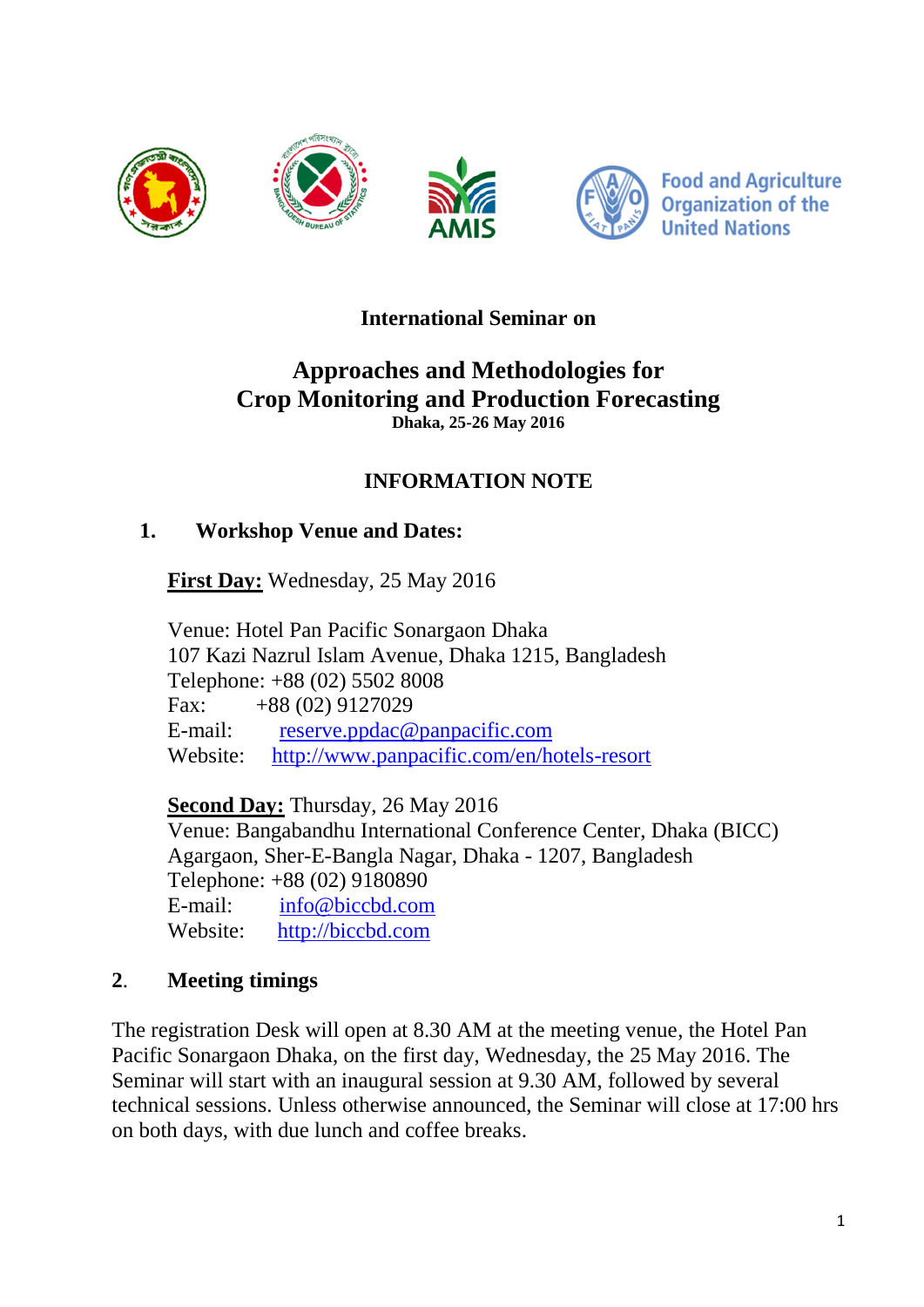Tentative Seminar Format is given in the Concept Note. Detailed programme will be communicated in due course of time.

## **3. Submission of Technical Papers and Presentation**

Resource persons are expected to send their technical contributions at least five days before the event to the organizers at: Mohammad [Amirul.Islam@fao.org](mailto:Amirul.Islam@fao.org) with cc to bidhan  $d4@yahoo.com$  and [shamim.ahmed@fao.org](mailto:shamim.ahmed@fao.org).

## **4. Nomination of Foreign Participants/ Experts**

Nominations and necessary government orders (if applicable) for the foreign experts need to be sent to FAO Representation in Bangladesh to the contacts detailed in point no. 14 (Last section of this information note) by 30 April 2016.

## **5. Registration**

A registration form is attached with this Information Note which has to be filled-in by the participants and sent to the organizers preferably by 30 April 2016 with all scanned copy of passport for Visa Facilitation.

## **6. Visas**

Where an Entry Visa is required for Bangladesh, it will be the responsibility of the participant to make the necessary arrangements to apply for Visa at nearest applicable Embassy/Consulate. The links below provide more information on visa requirement in Bangladesh.

[http://www.dip.gov.bd](http://www.dip.gov.bd/) ; [http://www.mofa.gov.bd](http://www.mofa.gov.bd/)

An Official letter of Invitation will be sent to all participants from abroad in order to facilitate their Visa processing, if needed.

# **7. Insurance Coverage**

Seminar Organizers assume no responsibility for travel or medical insurance cover. The travel related financial support provided by the organizers to the resource persons, if any, does not cover life or medical insurance. The participants who need a medical insurance cover for the period they will be in Bangladesh are advised to make personal arrangements for this.

## **8. Accommodation**

Participants are expected to arrive Dhaka on Tuesday, 24 May 2015 and depart on Thursday (night), 26th May or Friday, 27 May 2016.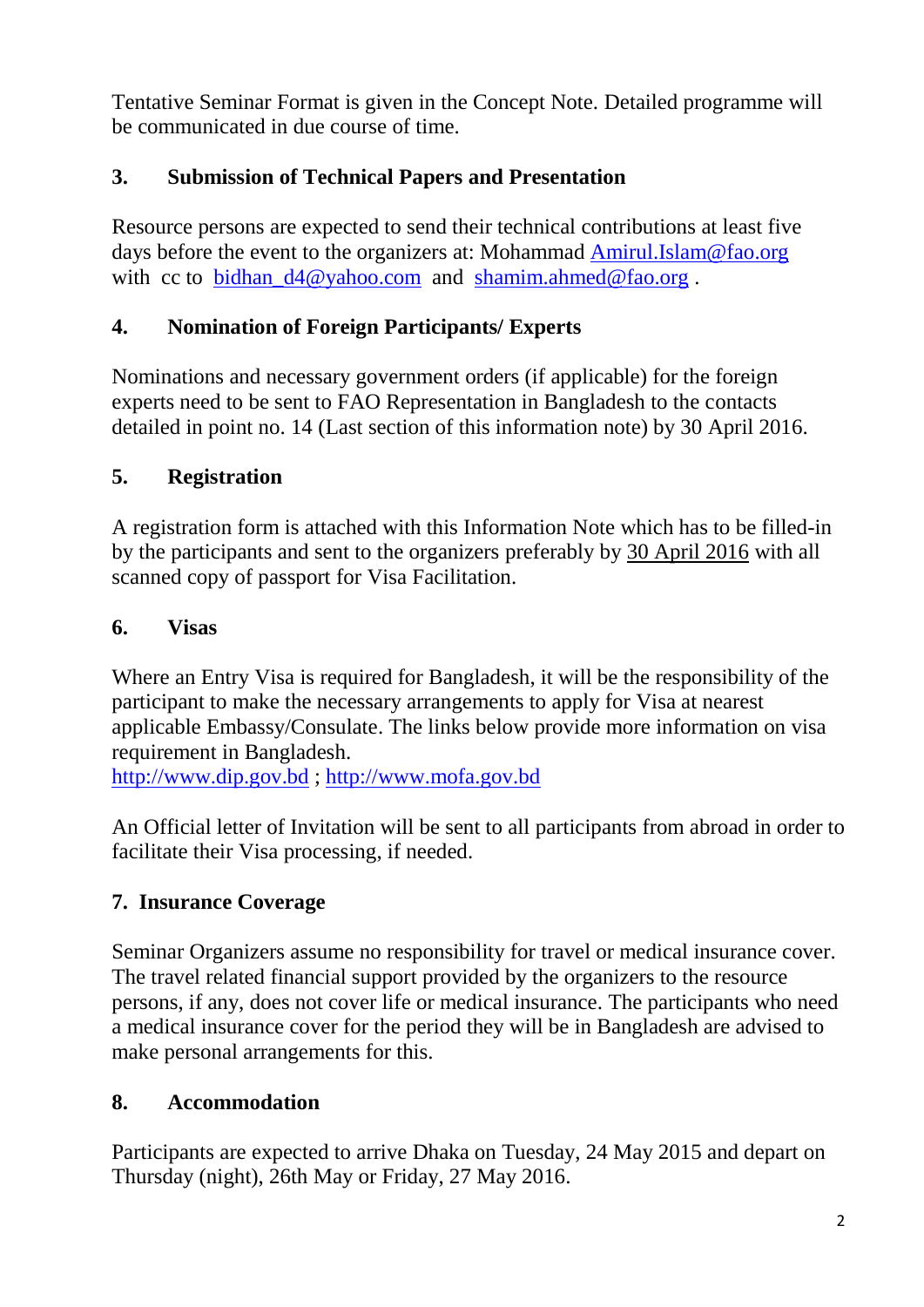All participants are encouraged to stay at Pan-Pacific Sonargaon Hotel which is offering a special rate of US\$187.6 for single deluxe room for Seminar participants on accommodation booked through organizers. The daily rate includes room rent, breakfast and free Wi-Fi. The participants receiving financial support from FAO will automatically be booked in this Hotel. The self-funded participants can choose a hotel from list of recommended Hotel given at Annex.

The request for booking accommodation should be sent to [shamim.ahmed@fao.org](mailto:shamim.ahmed@fao.org) with cc. to bidhan  $d4@yahoo.com$  and [adnan.saleh@fao.org](mailto:adnan.saleh@fao.org)

## **9. Local Travel Arrangements**

A shuttle bus from the Pan-Pacific Sonargaon Hotel will be available to pick up the participants upon arrival at Hazrat Shajalal International Airport, Dhaka, Bangladesh. The hotel will also arrange airport drop for departure from Bangladesh. Please arrange this with Hotel reception.

On the second day, the organizers will provide a transport from Pan-Pacific Sonargaon Hotel to the new Seminar Venue. The bus will leave the Hotel tentatively at 8.30 AM (exact time to be notified).

Participants staying in other hotels will reach the Seminar venue with their own transport arrangements or using the transport provided by their respective hotel.

The Participants funded by FAO will get their air-ticket from FAO and local FAO office will book their accommodation and pay their DSA as per FAO rules. Participants are expected to settle their room rent and other hotel bills before checking-out from the hotel.

## **10. Other Costs**

Participants will be responsible for paying their personal expenses, not included in the room rent, directly to the Hotel before departure.

## **11. Foreign Exchange**

A bank is available in the hotel corridor for foreign exchange transactions. The current exchange rate is USD 1 equals 79.50 Bangladesh Taka (approx.)

## **12. Weather and Time**

May-June is the summer season in Bangladesh. The monthly average temperature in last five years was 28.98 degree Celsius during May. The meeting venues will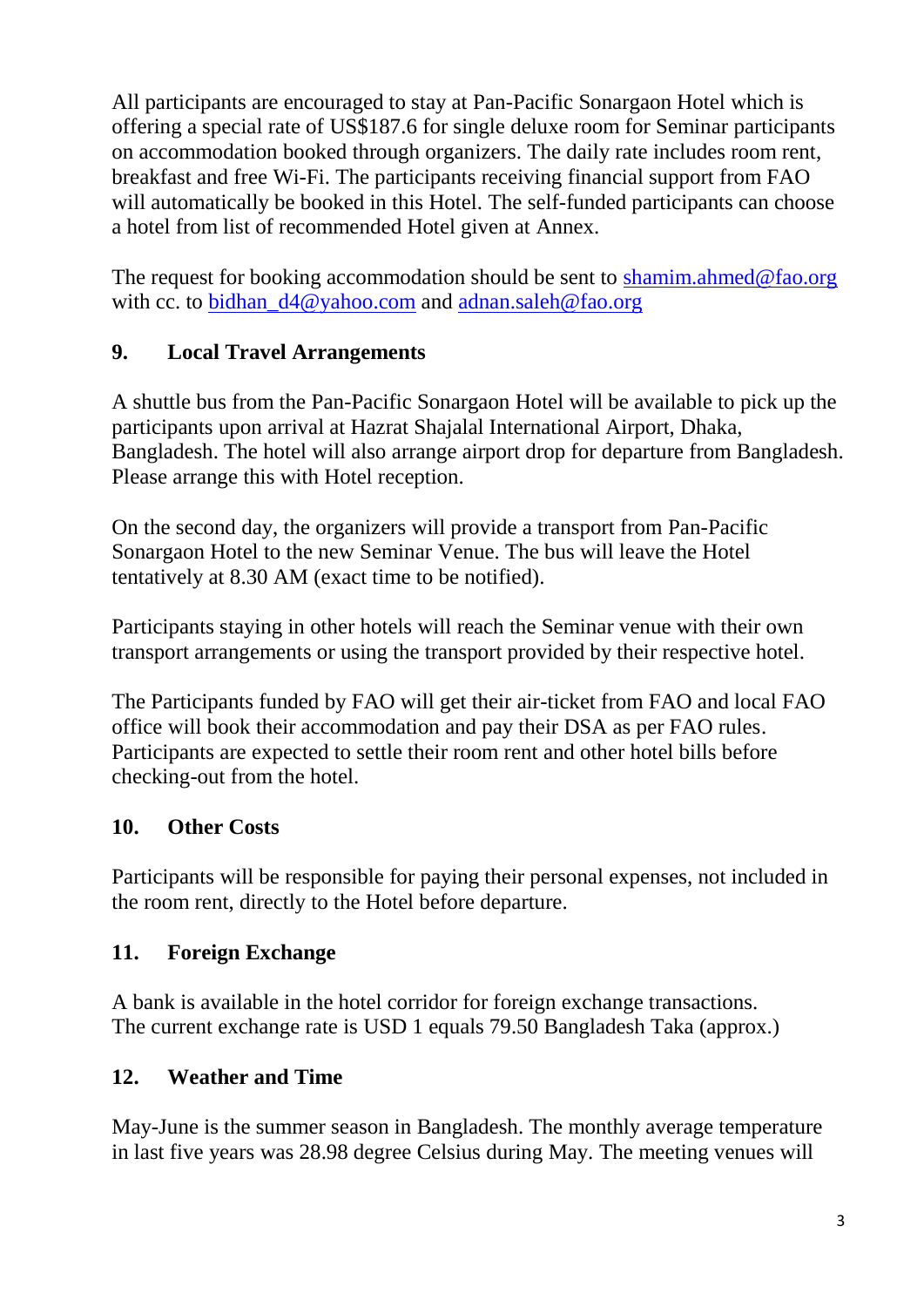have central air-conditioning. In last five years, the monthly average rainfall in May was 260 mm in May. Bangladesh Time is GMT + 6 hours.

## **13. Electricity Supply**

The voltage of Bangladesh is 220 volts (50 Hz). Type A, C and G adapters are recommended.

#### **14. Contacts:**

#### **Organizational & Logistic Matters:**

1. Mr. Nur A. Khondaker; Assistant FAO Representative (Programme) Cell no: +88017155521141 E-mail: [nur.khondaker@fao.org](mailto:nur.khondaker@fao.org)

2. Mr Shamim Ahmed Choudhury Programme Officer Cell: +8801711921085 E-mail: [shamim.ahmed@fao.org](mailto:shamim.ahmed@fao.org)

3. Mr Bidhan Baral Project Director, AMIS Project in Bangladesh Bangladesh Bureau of Statistics Cell no: +8801712903630 E-mail: [bidhan\\_d4@yahoo.com](mailto:bidhan_d4@yahoo.com)

#### **Technical Contributions:**

4. Mr. Mukesh Srivastava Senior Statistician FAO Regional Office for Asia and the Pacific, Bangkok, Thailand Phone : +66 2 697 4250 E-mail: [Mukesh.Srivastava@fao.org](mailto:Mukesh.Srivastava@fao.org)

5. Mr. Mohammad Amirul Islam Lead National Consultant (AMIS) FAO Bangladesh Cell No: +8801727265970 E-mail: [MohammadAmirul.Islam@fao.org](mailto:MohammadAmirul.Islam@fao.org)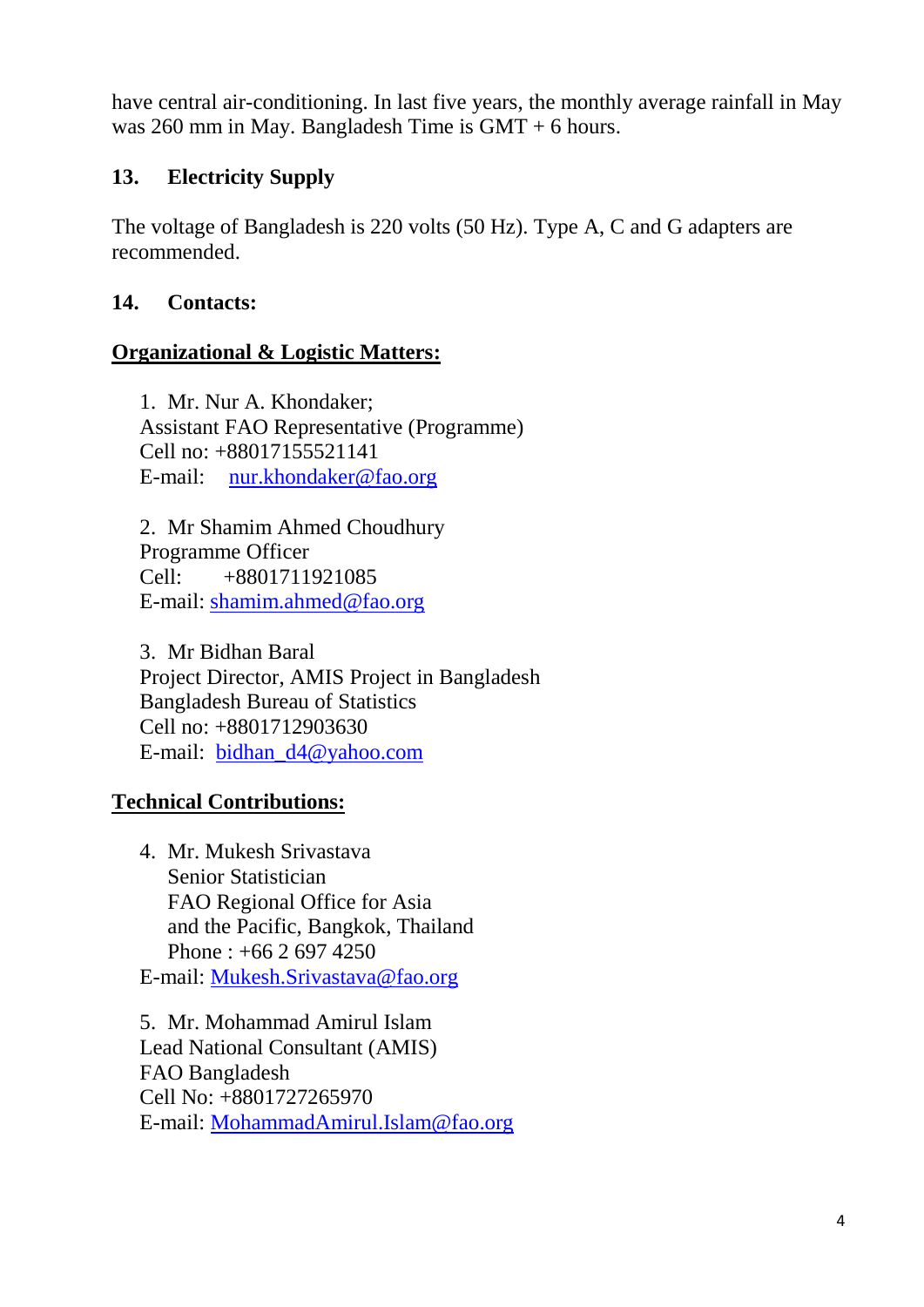#### **Annex 1**

List of Some Recommended Hotels

- 1. Hotel Asia Pacific Road #2, Baridhara Diplomatic Zone, Tel : +880 8815461, Mobile-+880 01715619989, Web Address [www.asiapacifichotelbd.org](http://www.asiapacifichotelbd.org/)
- 2. Paradise Garden (Pvt) Ltd 20, Park Road, Baridhara, Dhaka Tel : +880 882377, 988920. Mobile : +880 01819183952 Email- [pgardenonline@bdonline.com](mailto:pgardenonline@bdonline.com)
- 3. Lake Castle Hotel House#1A, Road #68/A, Gulshan -2 Tel : +880 8812812, 8814137 Web Address [www.hotellakecastle.com](http://www.hotellakecastle.com/)